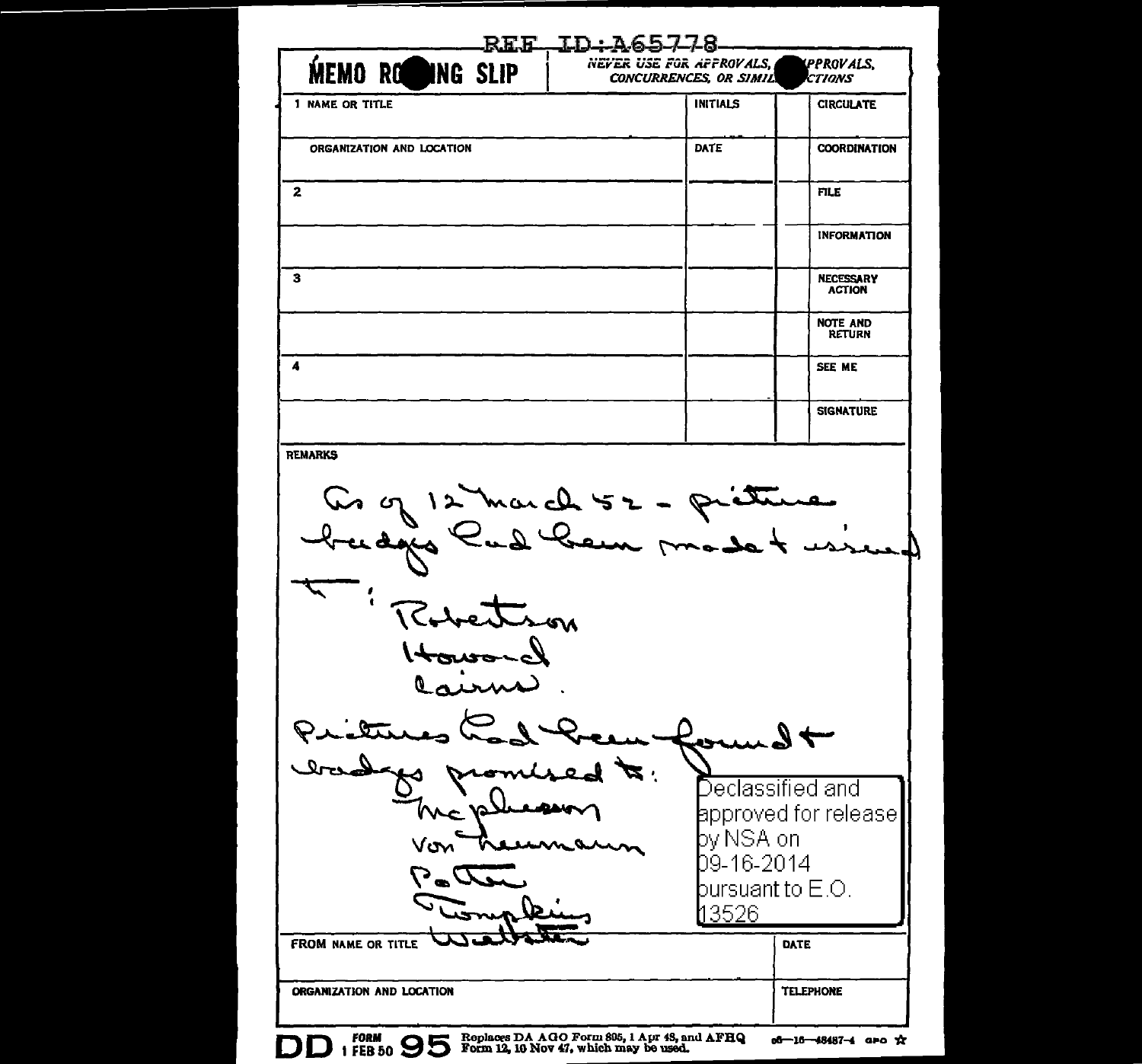| <b>MEMO ROBING SLIP</b>             | NEVER USE FOR APPROVALS., | <b>CONCURRENCES, OR SIMIL</b> | IPPROVALS.<br><b>CTIONS</b>       |
|-------------------------------------|---------------------------|-------------------------------|-----------------------------------|
| 1 NAME OR TITLE                     | $\sim$ $\sim$             | INITIALS                      | <b>CIRCULATE</b>                  |
| ORGANIZATION AND LOCATION           |                           | DATE                          | <b>COORDINATION</b>               |
| ı                                   |                           |                               | FILE                              |
|                                     |                           |                               | <b>INFORMATION</b>                |
|                                     |                           |                               | <b>NECESSARY</b><br><b>ACTION</b> |
|                                     | $\sim$ $-$<br>- -         |                               | <b>NOTE AND</b><br><b>RETURN</b>  |
|                                     |                           |                               | SEE ME                            |
|                                     |                           |                               | <b>SIGNATURE</b>                  |
|                                     |                           |                               |                                   |
| 2H<br>mext<br>ve vinfo was<br>N B B | adopts us<br>louf         | neppel.<br>Sin with           | wspy                              |